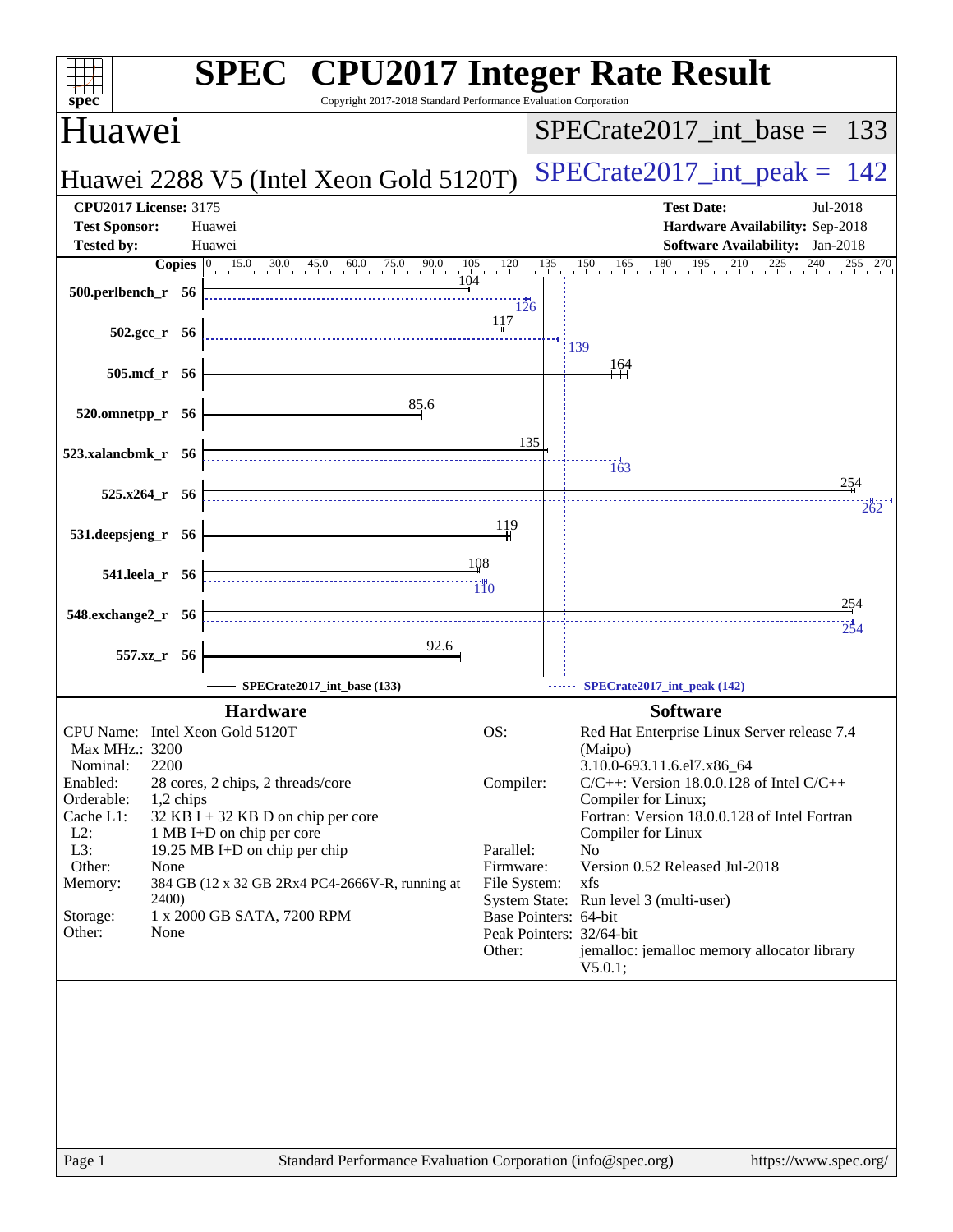

Copyright 2017-2018 Standard Performance Evaluation Corporation

### Huawei

#### [SPECrate2017\\_int\\_base =](http://www.spec.org/auto/cpu2017/Docs/result-fields.html#SPECrate2017intbase) 133

Huawei 2288 V5 (Intel Xeon Gold 5120T) SPECrate  $2017$ \_int\_peak = 142

**[CPU2017 License:](http://www.spec.org/auto/cpu2017/Docs/result-fields.html#CPU2017License)** 3175 **[Test Date:](http://www.spec.org/auto/cpu2017/Docs/result-fields.html#TestDate)** Jul-2018 **[Test Sponsor:](http://www.spec.org/auto/cpu2017/Docs/result-fields.html#TestSponsor)** Huawei **[Hardware Availability:](http://www.spec.org/auto/cpu2017/Docs/result-fields.html#HardwareAvailability)** Sep-2018 **[Tested by:](http://www.spec.org/auto/cpu2017/Docs/result-fields.html#Testedby)** Huawei **[Software Availability:](http://www.spec.org/auto/cpu2017/Docs/result-fields.html#SoftwareAvailability)** Jan-2018

#### **[Results Table](http://www.spec.org/auto/cpu2017/Docs/result-fields.html#ResultsTable)**

|                           | <b>Base</b>   |                |       |                | <b>Peak</b> |                |              |               |                |              |                |              |                |              |
|---------------------------|---------------|----------------|-------|----------------|-------------|----------------|--------------|---------------|----------------|--------------|----------------|--------------|----------------|--------------|
| <b>Benchmark</b>          | <b>Copies</b> | <b>Seconds</b> | Ratio | <b>Seconds</b> | Ratio       | <b>Seconds</b> | <b>Ratio</b> | <b>Copies</b> | <b>Seconds</b> | <b>Ratio</b> | <b>Seconds</b> | <b>Ratio</b> | <b>Seconds</b> | <b>Ratio</b> |
| $500$ .perlbench r        | 56            | 857            | 104   | 855            | 104         | 856            | 104          | 56            | 697            | 128          | 706            | 126          | 708            | 126          |
| 502.gcc_r                 | 56            | 674            | 118   | 676            | 117         | 678            | 117          | 56            | 569            | 139          | 572            | 139          | 571            | 139          |
| $505$ .mcf r              | 56            | 545            | 166   | 566            | 160         | 553            | 164          | 56            | 545            | 166          | 566            | 160          | 553            | 164          |
| 520.omnetpp_r             | 56            | 861            | 85.3  | 859            | 85.6        | 859            | 85.6         | 56            | 861            | 85.3         | 859            | 85.6         | 859            | 85.6         |
| 523.xalancbmk r           | 56            | 441            | 134   | 439            | 135         | 439            | 135          | 56            | 362            | 163          | 362            | 163          | 362            | <b>163</b>   |
| 525.x264 r                | 56            | 384            | 255   | 394            | 249         | 386            | 254          | 56            | 376            | 261          | 374            | 262          | 364            | 270          |
| 531.deepsjeng_r           | 56            | 533            | 120   | 540            | 119         | 541            | 119          | 56            | 533            | 120          | 540            | <b>119</b>   | 541            | 119          |
| 541.leela r               | 56            | 862            | 108   | 859            | 108         | 858            | 108          | 56            | 843            | <b>110</b>   | 848            | 109          | 836            | 111          |
| 548.exchange2_r           | 56            | 577            | 254   | 577            | 254         | 578            | 254          | 56            | 576            | 255          | 578            | 254          | 577            | 254          |
| $557.xz$ r                | 56            | 600            | 101   | 653            | 92.6        | 654            | 92.5         | 56            | 600            | 101          | 653            | 92.6         | 654            | 92.5         |
| $SPECrate2017$ int base = |               |                | 133   |                |             |                |              |               |                |              |                |              |                |              |

**[SPECrate2017\\_int\\_peak =](http://www.spec.org/auto/cpu2017/Docs/result-fields.html#SPECrate2017intpeak) 142**

Results appear in the [order in which they were run.](http://www.spec.org/auto/cpu2017/Docs/result-fields.html#RunOrder) Bold underlined text [indicates a median measurement.](http://www.spec.org/auto/cpu2017/Docs/result-fields.html#Median)

#### **[Submit Notes](http://www.spec.org/auto/cpu2017/Docs/result-fields.html#SubmitNotes)**

 The numactl mechanism was used to bind copies to processors. The config file option 'submit' was used to generate numactl commands to bind each copy to a specific processor. For details, please see the config file.

#### **[Operating System Notes](http://www.spec.org/auto/cpu2017/Docs/result-fields.html#OperatingSystemNotes)**

Stack size set to unlimited using "ulimit -s unlimited"

#### **[General Notes](http://www.spec.org/auto/cpu2017/Docs/result-fields.html#GeneralNotes)**

Environment variables set by runcpu before the start of the run: LD\_LIBRARY\_PATH = "/spec2017/lib/ia32:/spec2017/lib/intel64:/spec2017/je5.0.1-32:/spec2017/je5.0.1-64"

 Binaries compiled on a system with 1x Intel Core i7-4790 CPU + 32GB RAM memory using Redhat Enterprise Linux 7.4 Transparent Huge Pages enabled by default Prior to runcpu invocation Filesystem page cache synced and cleared with: sync; echo 3> /proc/sys/vm/drop\_caches runcpu command invoked through numactl i.e.: numactl --interleave=all runcpu <etc> jemalloc: configured and built at default for 32bit (i686) and 64bit (x86\_64) targets; jemalloc: built with the RedHat Enterprise 7.4, and the system compiler gcc 4.8.5; jemalloc: sources available from jemalloc.net or <https://github.com/jemalloc/jemalloc/releases>

**(Continued on next page)**

| Page 2 | Standard Performance Evaluation Corporation (info@spec.org) | https://www.spec.org/ |
|--------|-------------------------------------------------------------|-----------------------|
|        |                                                             |                       |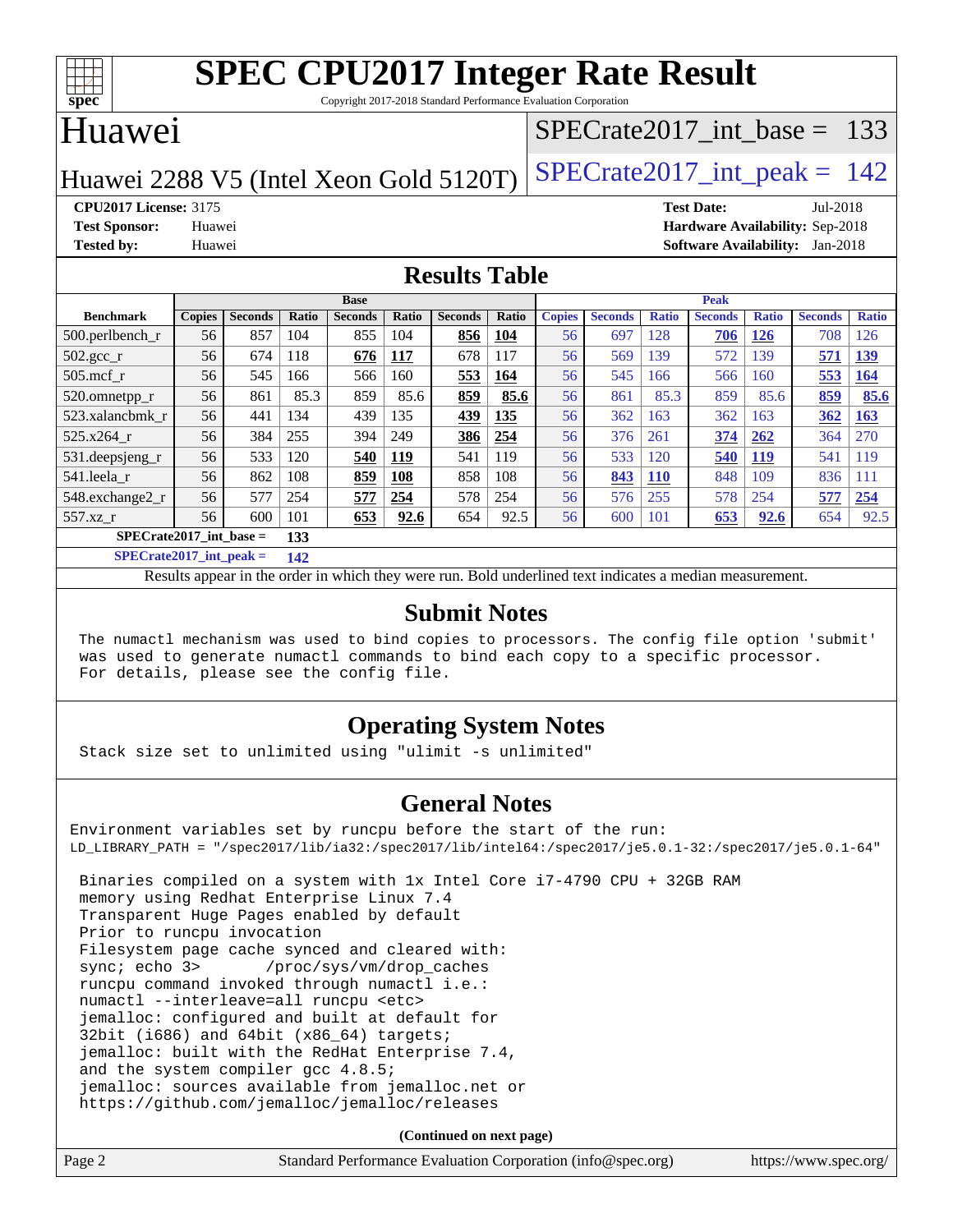

Copyright 2017-2018 Standard Performance Evaluation Corporation

### Huawei

[SPECrate2017\\_int\\_base =](http://www.spec.org/auto/cpu2017/Docs/result-fields.html#SPECrate2017intbase) 133

Huawei 2288 V5 (Intel Xeon Gold 5120T) SPECrate  $2017$ \_int\_peak = 142

**[Tested by:](http://www.spec.org/auto/cpu2017/Docs/result-fields.html#Testedby)** Huawei **[Software Availability:](http://www.spec.org/auto/cpu2017/Docs/result-fields.html#SoftwareAvailability)** Jan-2018

**[CPU2017 License:](http://www.spec.org/auto/cpu2017/Docs/result-fields.html#CPU2017License)** 3175 **[Test Date:](http://www.spec.org/auto/cpu2017/Docs/result-fields.html#TestDate)** Jul-2018 **[Test Sponsor:](http://www.spec.org/auto/cpu2017/Docs/result-fields.html#TestSponsor)** Huawei **[Hardware Availability:](http://www.spec.org/auto/cpu2017/Docs/result-fields.html#HardwareAvailability)** Sep-2018

#### **[General Notes \(Continued\)](http://www.spec.org/auto/cpu2017/Docs/result-fields.html#GeneralNotes)**

 Yes: The test sponsor attests, as of date of publication, that CVE-2017-5754 (Meltdown) is mitigated in the system as tested and documented. Yes: The test sponsor attests, as of date of publication, that CVE-2017-5753 (Spectre variant 1) is mitigated in the system as tested and documented. Yes: The test sponsor attests, as of date of publication, that CVE-2017-5715 (Spectre variant 2) is mitigated in the system as tested and documented.

#### **[Platform Notes](http://www.spec.org/auto/cpu2017/Docs/result-fields.html#PlatformNotes)**

Page 3 Standard Performance Evaluation Corporation [\(info@spec.org\)](mailto:info@spec.org) <https://www.spec.org/> BIOS configuration: Power Policy Set to Performance SNC Set to Enabled IMC Interleaving Set to 1-way Interleave XPT Prefetch Set to Enabled ADDDC Sparing Set to Disabled Sysinfo program /spec2017/bin/sysinfo Rev: r5797 of 2017-06-14 96c45e4568ad54c135fd618bcc091c0f running on localhost.localdomain Fri Jul 20 04:52:14 2018 SUT (System Under Test) info as seen by some common utilities. For more information on this section, see <https://www.spec.org/cpu2017/Docs/config.html#sysinfo> From /proc/cpuinfo model name : Intel(R) Xeon(R) Gold 5120T CPU @ 2.20GHz 2 "physical id"s (chips) 56 "processors" cores, siblings (Caution: counting these is hw and system dependent. The following excerpts from /proc/cpuinfo might not be reliable. Use with caution.) cpu cores : 14 siblings : 28 physical 0: cores 0 1 2 3 4 5 6 8 9 10 11 12 13 14 physical 1: cores 0 1 2 3 4 5 6 8 9 10 11 12 13 14 From lscpu: Architecture: x86\_64 CPU op-mode(s): 32-bit, 64-bit Byte Order: Little Endian CPU(s): 56 On-line CPU(s) list: 0-55 Thread(s) per core: 2 Core(s) per socket: 14 Socket(s): 2 NUMA node(s): 4 Vendor ID: GenuineIntel CPU family: 6 **(Continued on next page)**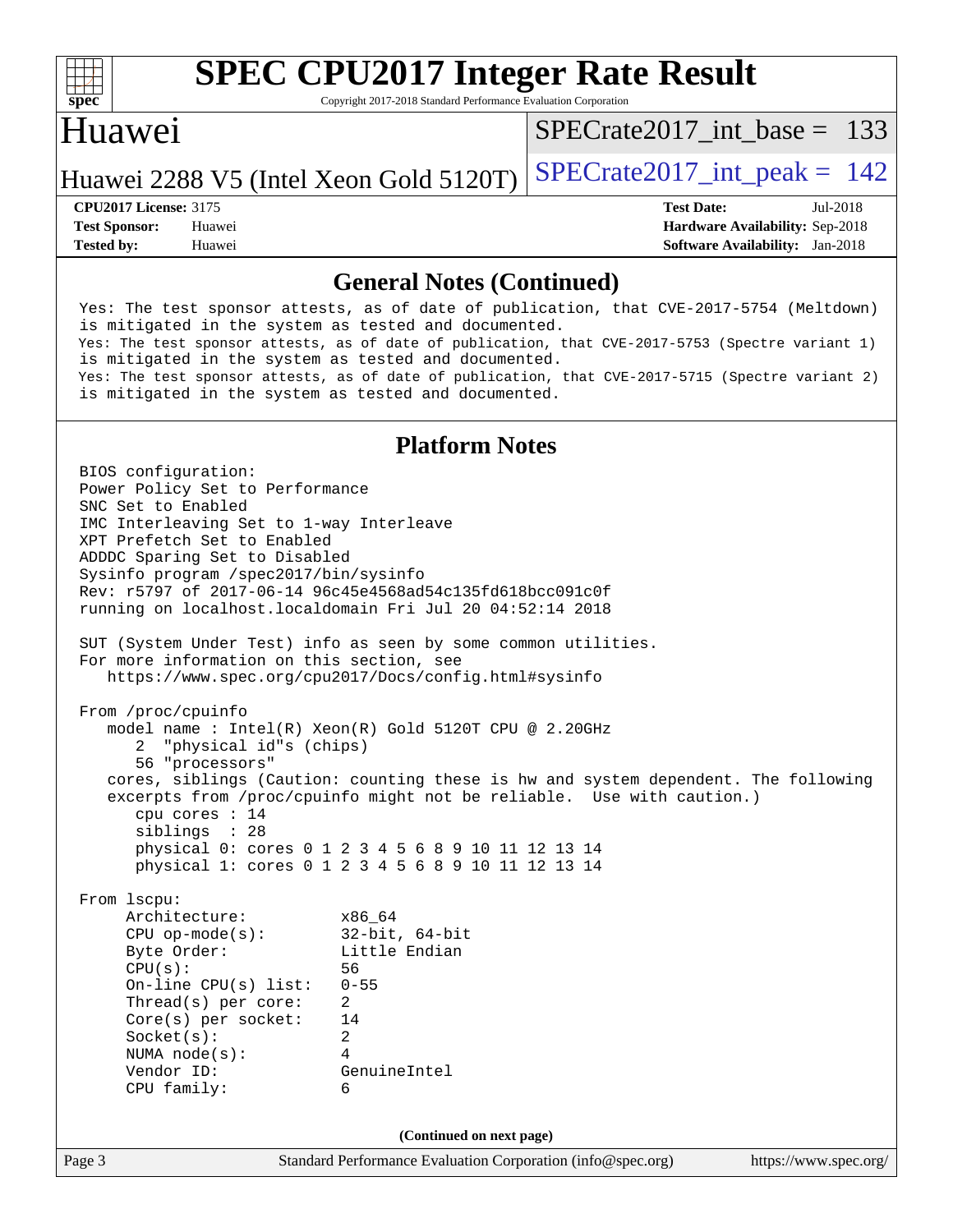

Copyright 2017-2018 Standard Performance Evaluation Corporation

### Huawei

[SPECrate2017\\_int\\_base =](http://www.spec.org/auto/cpu2017/Docs/result-fields.html#SPECrate2017intbase) 133

Huawei 2288 V5 (Intel Xeon Gold 5120T) SPECrate  $2017$ \_int\_peak = 142

**[CPU2017 License:](http://www.spec.org/auto/cpu2017/Docs/result-fields.html#CPU2017License)** 3175 **[Test Date:](http://www.spec.org/auto/cpu2017/Docs/result-fields.html#TestDate)** Jul-2018 **[Test Sponsor:](http://www.spec.org/auto/cpu2017/Docs/result-fields.html#TestSponsor)** Huawei **[Hardware Availability:](http://www.spec.org/auto/cpu2017/Docs/result-fields.html#HardwareAvailability)** Sep-2018 **[Tested by:](http://www.spec.org/auto/cpu2017/Docs/result-fields.html#Testedby)** Huawei **[Software Availability:](http://www.spec.org/auto/cpu2017/Docs/result-fields.html#SoftwareAvailability)** Jan-2018

#### **[Platform Notes \(Continued\)](http://www.spec.org/auto/cpu2017/Docs/result-fields.html#PlatformNotes)**

|                                                                                    | 1 Iunioi III 1900s (Continuou)                                                       |
|------------------------------------------------------------------------------------|--------------------------------------------------------------------------------------|
| Model:                                                                             | 85                                                                                   |
| Model name:                                                                        | $Intel(R) Xeon(R) Gold 5120T CPU @ 2.20GHz$                                          |
| Stepping:                                                                          | 4                                                                                    |
| CPU MHz:                                                                           | 2200.000                                                                             |
| BogoMIPS:                                                                          | 4400.00                                                                              |
| Virtualization:                                                                    | $VT - x$                                                                             |
| Lld cache:                                                                         | 32K                                                                                  |
| $L1i$ cache:                                                                       | 32K                                                                                  |
| $L2$ cache:                                                                        | 1024K                                                                                |
| $L3$ cache:                                                                        | 19712K                                                                               |
|                                                                                    |                                                                                      |
| NUMA node0 CPU(s): 0-3,7-9,28-31,35-37<br>NUMA node1 CPU(s): 4-6,10-13,32-34,38-41 |                                                                                      |
|                                                                                    | NUMA node2 $CPU(s):$ $14-17, 21-23, 42-45, 49-51$                                    |
| NUMA $node3$ $CPU(s):$                                                             | $18 - 20$ , $24 - 27$ , $46 - 48$ , $52 - 55$                                        |
| Flagg:                                                                             | fpu vme de pse tsc msr pae mce cx8 apic sep mtrr pge mca cmov                        |
|                                                                                    | pat pse36 clflush dts acpi mmx fxsr sse sse2 ss ht tm pbe syscall nx pdpe1gb rdtscp  |
|                                                                                    | lm constant_tsc art arch_perfmon pebs bts rep_good nopl xtopology nonstop_tsc        |
|                                                                                    | aperfmperf eagerfpu pni pclmulgdg dtes64 ds_cpl vmx smx est tm2 ssse3 fma cx16 xtpr  |
|                                                                                    | pdcm pcid dca sse4_1 sse4_2 x2apic movbe popcnt tsc_deadline_timer aes xsave avx     |
|                                                                                    | f16c rdrand lahf_lm abm 3dnowprefetch epb cat_13 cdp_13 invpcid_single intel_pt      |
|                                                                                    | spec_ctrl ibpb_support tpr_shadow vnmi flexpriority ept vpid fsgsbase tsc_adjust     |
|                                                                                    | bmil hle avx2 smep bmi2 erms invpcid rtm cqm mpx rdt_a avx512f avx512dq rdseed adx   |
|                                                                                    | smap clflushopt clwb avx512cd avx512bw avx512vl xsaveopt xsavec xgetbvl cqm_llc      |
|                                                                                    | cqm_occup_llc cqm_mbm_total cqm_mbm_local dtherm ida arat pln pts                    |
|                                                                                    |                                                                                      |
| /proc/cpuinfo cache data                                                           |                                                                                      |
| cache size : 19712 KB                                                              |                                                                                      |
|                                                                                    |                                                                                      |
|                                                                                    | From numactl --hardware WARNING: a numactl 'node' might or might not correspond to a |
| physical chip.                                                                     |                                                                                      |
| $available: 4 nodes (0-3)$                                                         |                                                                                      |
| node 0 cpus: 0 1 2 3 7 8 9 28 29 30 31 35 36 37                                    |                                                                                      |
| node 0 size: 96437 MB                                                              |                                                                                      |
| node 0 free: 93440 MB                                                              |                                                                                      |
|                                                                                    | node 1 cpus: 4 5 6 10 11 12 13 32 33 34 38 39 40 41                                  |
| node 1 size: 98304 MB                                                              |                                                                                      |
| node 1 free: 95165 MB                                                              |                                                                                      |
|                                                                                    | node 2 cpus: 14 15 16 17 21 22 23 42 43 44 45 49 50 51                               |
| node 2 size: 98304 MB                                                              |                                                                                      |
|                                                                                    |                                                                                      |

 node 2 free: 95597 MB node 3 cpus: 18 19 20 24 25 26 27 46 47 48 52 53 54 55 node 3 size: 98304 MB

 node 3 free: 95500 MB node distances: node 0 1 2 3

> 0: 10 11 21 21 1: 11 10 21 21

> > **(Continued on next page)**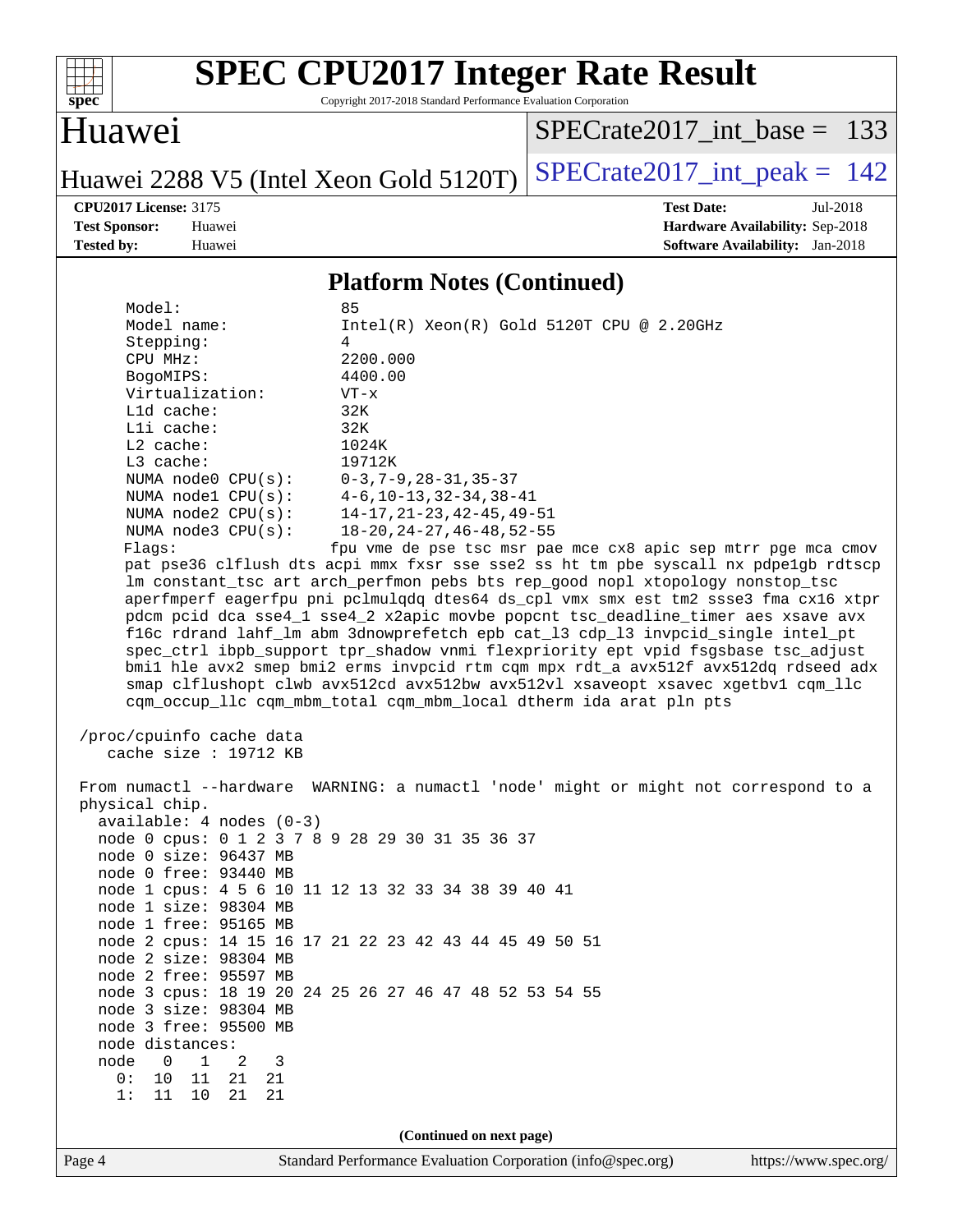| Huawei<br>$SPECrate2017\_int\_base = 133$<br>$SPECrate2017\_int\_peak = 142$<br>Huawei 2288 V5 (Intel Xeon Gold 5120T)<br><b>CPU2017 License: 3175</b><br><b>Test Date:</b><br>Jul-2018<br><b>Test Sponsor:</b><br>Hardware Availability: Sep-2018<br>Huawei<br><b>Tested by:</b><br>Huawei<br>Software Availability: Jan-2018<br><b>Platform Notes (Continued)</b><br>2:<br>21<br>21<br>10<br>11<br>3:<br>21<br>21<br>11<br>10<br>From /proc/meminfo<br>MemTotal:<br>394174376 kB<br>HugePages_Total:<br>0<br>Hugepagesize:<br>2048 kB<br>From /etc/*release* /etc/*version*<br>os-release:<br>NAME="Red Hat Enterprise Linux Server"<br>VERSION="7.4 (Maipo)"<br>ID="rhel"<br>ID LIKE="fedora"<br>VARIANT="Server"<br>VARIANT ID="server"<br>VERSION_ID="7.4"<br>PRETTY_NAME="Red Hat Enterprise Linux Server 7.4 (Maipo)"<br>redhat-release: Red Hat Enterprise Linux Server release 7.4 (Maipo)<br>system-release: Red Hat Enterprise Linux Server release 7.4 (Maipo)<br>system-release-cpe: cpe:/o:redhat:enterprise_linux:7.4:ga:server<br>uname $-a$ :<br>Linux localhost.localdomain 3.10.0-693.11.6.el7.x86_64 #1 SMP Thu Dec 28 14:23:39 EST<br>2017 x86_64 x86_64 x86_64 GNU/Linux<br>run-level 3 Jul 19 08:48<br>SPEC is set to: /spec2017<br>Type Size Used Avail Use% Mounted on<br>Filesystem<br>/dev/sda3<br>xfs<br>734G<br>78G 656G 11% /<br>Additional information from dmidecode follows. WARNING: Use caution when you interpret<br>this section. The 'dmidecode' program reads system data which is "intended to allow<br>hardware to be accurately determined", but the intent may not be met, as there are<br>frequent changes to hardware, firmware, and the "DMTF SMBIOS" standard.<br>BIOS INSYDE Corp. 0.52 07/11/2018<br>Memory:<br>4x NO DIMM NO DIMM<br>12x Samsung M393A4K40BB2-CTD 32 GB 2 rank 2666, configured at 2400<br>(End of data from sysinfo program) | spec <sup>®</sup> | <b>SPEC CPU2017 Integer Rate Result</b><br>Copyright 2017-2018 Standard Performance Evaluation Corporation |  |  |
|-------------------------------------------------------------------------------------------------------------------------------------------------------------------------------------------------------------------------------------------------------------------------------------------------------------------------------------------------------------------------------------------------------------------------------------------------------------------------------------------------------------------------------------------------------------------------------------------------------------------------------------------------------------------------------------------------------------------------------------------------------------------------------------------------------------------------------------------------------------------------------------------------------------------------------------------------------------------------------------------------------------------------------------------------------------------------------------------------------------------------------------------------------------------------------------------------------------------------------------------------------------------------------------------------------------------------------------------------------------------------------------------------------------------------------------------------------------------------------------------------------------------------------------------------------------------------------------------------------------------------------------------------------------------------------------------------------------------------------------------------------------------------------------------------------------------------------------------------------------------------------------------------|-------------------|------------------------------------------------------------------------------------------------------------|--|--|
|                                                                                                                                                                                                                                                                                                                                                                                                                                                                                                                                                                                                                                                                                                                                                                                                                                                                                                                                                                                                                                                                                                                                                                                                                                                                                                                                                                                                                                                                                                                                                                                                                                                                                                                                                                                                                                                                                                 |                   |                                                                                                            |  |  |
|                                                                                                                                                                                                                                                                                                                                                                                                                                                                                                                                                                                                                                                                                                                                                                                                                                                                                                                                                                                                                                                                                                                                                                                                                                                                                                                                                                                                                                                                                                                                                                                                                                                                                                                                                                                                                                                                                                 |                   |                                                                                                            |  |  |
|                                                                                                                                                                                                                                                                                                                                                                                                                                                                                                                                                                                                                                                                                                                                                                                                                                                                                                                                                                                                                                                                                                                                                                                                                                                                                                                                                                                                                                                                                                                                                                                                                                                                                                                                                                                                                                                                                                 |                   |                                                                                                            |  |  |
|                                                                                                                                                                                                                                                                                                                                                                                                                                                                                                                                                                                                                                                                                                                                                                                                                                                                                                                                                                                                                                                                                                                                                                                                                                                                                                                                                                                                                                                                                                                                                                                                                                                                                                                                                                                                                                                                                                 |                   |                                                                                                            |  |  |
|                                                                                                                                                                                                                                                                                                                                                                                                                                                                                                                                                                                                                                                                                                                                                                                                                                                                                                                                                                                                                                                                                                                                                                                                                                                                                                                                                                                                                                                                                                                                                                                                                                                                                                                                                                                                                                                                                                 |                   |                                                                                                            |  |  |
|                                                                                                                                                                                                                                                                                                                                                                                                                                                                                                                                                                                                                                                                                                                                                                                                                                                                                                                                                                                                                                                                                                                                                                                                                                                                                                                                                                                                                                                                                                                                                                                                                                                                                                                                                                                                                                                                                                 |                   |                                                                                                            |  |  |
|                                                                                                                                                                                                                                                                                                                                                                                                                                                                                                                                                                                                                                                                                                                                                                                                                                                                                                                                                                                                                                                                                                                                                                                                                                                                                                                                                                                                                                                                                                                                                                                                                                                                                                                                                                                                                                                                                                 |                   |                                                                                                            |  |  |
| Standard Performance Evaluation Corporation (info@spec.org)<br>https://www.spec.org/<br>Page 5                                                                                                                                                                                                                                                                                                                                                                                                                                                                                                                                                                                                                                                                                                                                                                                                                                                                                                                                                                                                                                                                                                                                                                                                                                                                                                                                                                                                                                                                                                                                                                                                                                                                                                                                                                                                  |                   |                                                                                                            |  |  |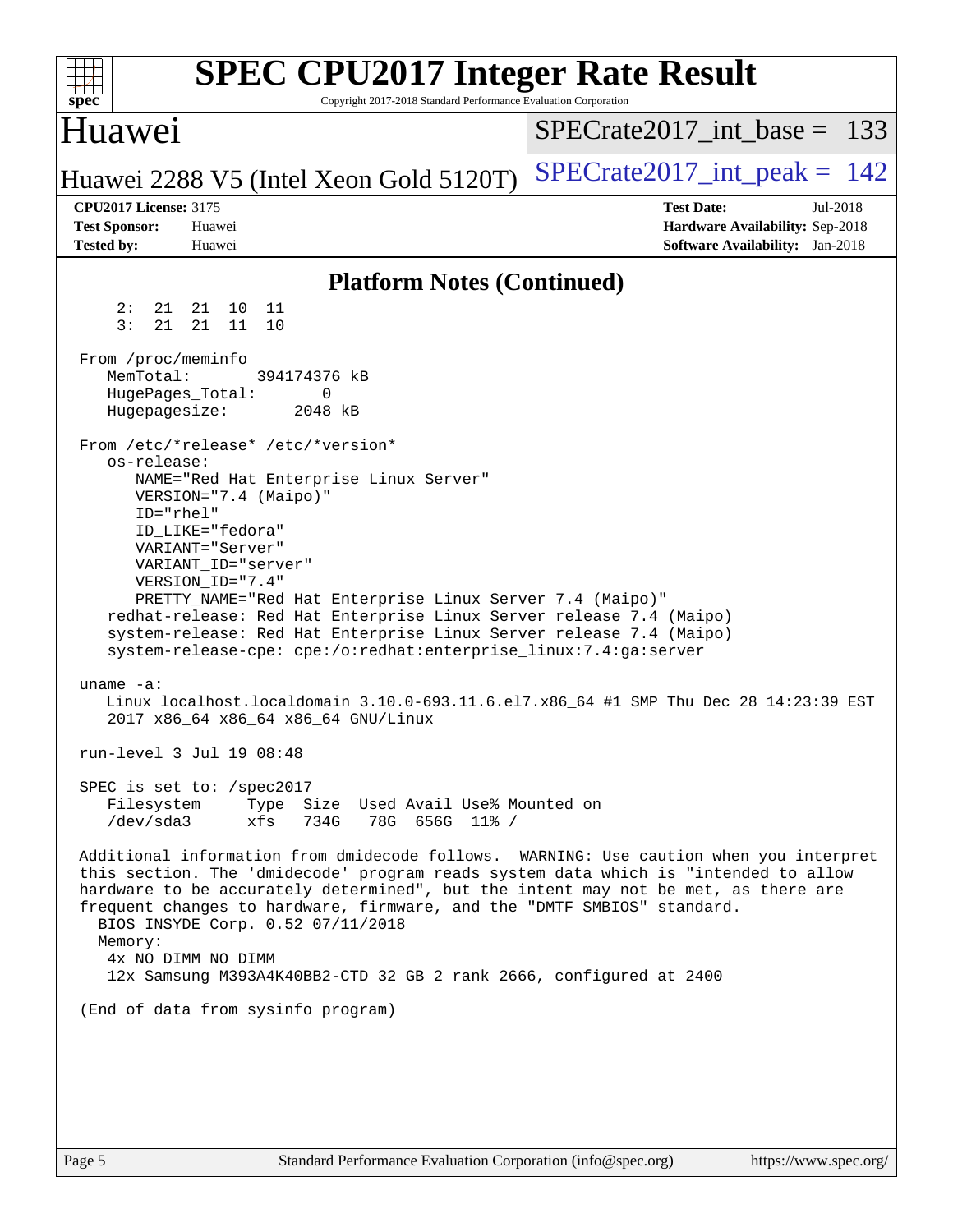| s<br>e<br>٠,<br>z |  |  |  |  |  |  |  |
|-------------------|--|--|--|--|--|--|--|

Copyright 2017-2018 Standard Performance Evaluation Corporation

## Huawei

[SPECrate2017\\_int\\_base =](http://www.spec.org/auto/cpu2017/Docs/result-fields.html#SPECrate2017intbase) 133

Huawei 2288 V5 (Intel Xeon Gold 5120T) SPECrate  $2017$ \_int\_peak = 142

**[CPU2017 License:](http://www.spec.org/auto/cpu2017/Docs/result-fields.html#CPU2017License)** 3175 **[Test Date:](http://www.spec.org/auto/cpu2017/Docs/result-fields.html#TestDate)** Jul-2018 **[Test Sponsor:](http://www.spec.org/auto/cpu2017/Docs/result-fields.html#TestSponsor)** Huawei **[Hardware Availability:](http://www.spec.org/auto/cpu2017/Docs/result-fields.html#HardwareAvailability)** Sep-2018 **[Tested by:](http://www.spec.org/auto/cpu2017/Docs/result-fields.html#Testedby)** Huawei **[Software Availability:](http://www.spec.org/auto/cpu2017/Docs/result-fields.html#SoftwareAvailability)** Jan-2018

#### **[Compiler Version Notes](http://www.spec.org/auto/cpu2017/Docs/result-fields.html#CompilerVersionNotes)**

| 500.perlbench_r(base) 502.gcc_r(base) 505.mcf_r(base, peak)<br>CC<br>525.x264_r(base, peak) 557.xz_r(base, peak) |
|------------------------------------------------------------------------------------------------------------------|
| icc (ICC) 18.0.0 20170811<br>Copyright (C) 1985-2017 Intel Corporation. All rights reserved.                     |
| 500.perlbench_r(peak) 502.gcc_r(peak)<br>CC                                                                      |
| icc (ICC) 18.0.0 20170811<br>Copyright (C) 1985-2017 Intel Corporation. All rights reserved.                     |
| CXXC 520.omnetpp_r(base) 523.xalancbmk_r(base) 531.deepsjeng_r(base)<br>541.leela_r(base)                        |
| icpc (ICC) 18.0.0 20170811<br>Copyright (C) 1985-2017 Intel Corporation. All rights reserved.                    |
| CXXC 520.omnetpp_r(peak) 523.xalancbmk_r(peak) 531.deepsjeng_r(peak)<br>$541.$ leela_r(peak)                     |
| icpc (ICC) 18.0.0 20170811<br>Copyright (C) 1985-2017 Intel Corporation. All rights reserved.                    |
| 548.exchange2_r(base, peak)<br>FC                                                                                |
| ifort (IFORT) 18.0.0 20170811<br>Copyright (C) 1985-2017 Intel Corporation. All rights reserved.                 |

**[Base Compiler Invocation](http://www.spec.org/auto/cpu2017/Docs/result-fields.html#BaseCompilerInvocation)**

[C benchmarks](http://www.spec.org/auto/cpu2017/Docs/result-fields.html#Cbenchmarks): [icc](http://www.spec.org/cpu2017/results/res2018q4/cpu2017-20181011-09148.flags.html#user_CCbase_intel_icc_18.0_66fc1ee009f7361af1fbd72ca7dcefbb700085f36577c54f309893dd4ec40d12360134090235512931783d35fd58c0460139e722d5067c5574d8eaf2b3e37e92)

[C++ benchmarks:](http://www.spec.org/auto/cpu2017/Docs/result-fields.html#CXXbenchmarks) [icpc](http://www.spec.org/cpu2017/results/res2018q4/cpu2017-20181011-09148.flags.html#user_CXXbase_intel_icpc_18.0_c510b6838c7f56d33e37e94d029a35b4a7bccf4766a728ee175e80a419847e808290a9b78be685c44ab727ea267ec2f070ec5dc83b407c0218cded6866a35d07)

**(Continued on next page)**

Page 6 Standard Performance Evaluation Corporation [\(info@spec.org\)](mailto:info@spec.org) <https://www.spec.org/>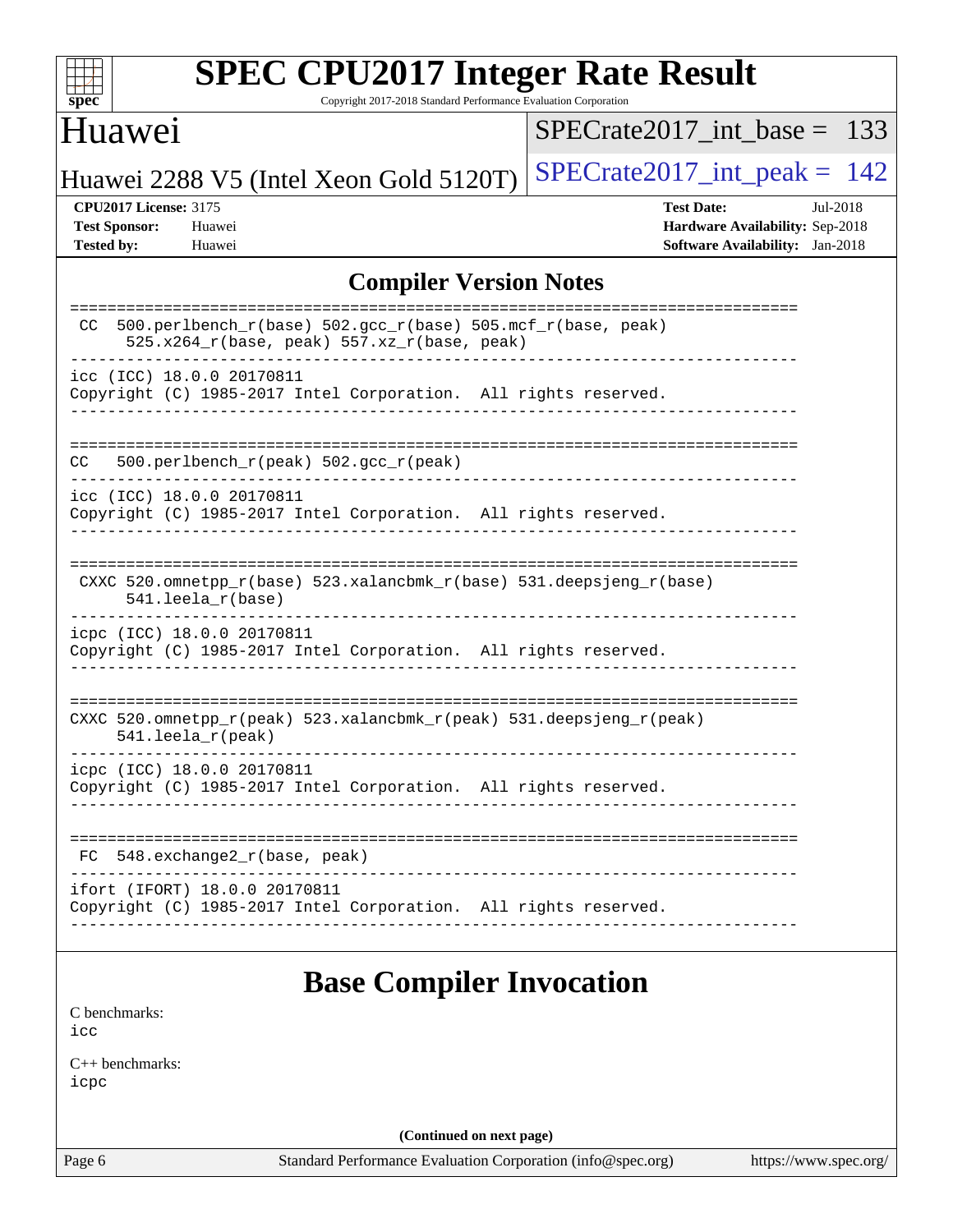

Copyright 2017-2018 Standard Performance Evaluation Corporation

### Huawei

[SPECrate2017\\_int\\_base =](http://www.spec.org/auto/cpu2017/Docs/result-fields.html#SPECrate2017intbase) 133

Huawei 2288 V5 (Intel Xeon Gold 5120T) SPECrate  $2017$ \_int\_peak = 142

**[CPU2017 License:](http://www.spec.org/auto/cpu2017/Docs/result-fields.html#CPU2017License)** 3175 **[Test Date:](http://www.spec.org/auto/cpu2017/Docs/result-fields.html#TestDate)** Jul-2018 **[Test Sponsor:](http://www.spec.org/auto/cpu2017/Docs/result-fields.html#TestSponsor)** Huawei **[Hardware Availability:](http://www.spec.org/auto/cpu2017/Docs/result-fields.html#HardwareAvailability)** Sep-2018 **[Tested by:](http://www.spec.org/auto/cpu2017/Docs/result-fields.html#Testedby)** Huawei **[Software Availability:](http://www.spec.org/auto/cpu2017/Docs/result-fields.html#SoftwareAvailability)** Jan-2018

## **[Base Compiler Invocation \(Continued\)](http://www.spec.org/auto/cpu2017/Docs/result-fields.html#BaseCompilerInvocation)**

[Fortran benchmarks](http://www.spec.org/auto/cpu2017/Docs/result-fields.html#Fortranbenchmarks): [ifort](http://www.spec.org/cpu2017/results/res2018q4/cpu2017-20181011-09148.flags.html#user_FCbase_intel_ifort_18.0_8111460550e3ca792625aed983ce982f94888b8b503583aa7ba2b8303487b4d8a21a13e7191a45c5fd58ff318f48f9492884d4413fa793fd88dd292cad7027ca)

**[Base Portability Flags](http://www.spec.org/auto/cpu2017/Docs/result-fields.html#BasePortabilityFlags)**

 500.perlbench\_r: [-DSPEC\\_LP64](http://www.spec.org/cpu2017/results/res2018q4/cpu2017-20181011-09148.flags.html#b500.perlbench_r_basePORTABILITY_DSPEC_LP64) [-DSPEC\\_LINUX\\_X64](http://www.spec.org/cpu2017/results/res2018q4/cpu2017-20181011-09148.flags.html#b500.perlbench_r_baseCPORTABILITY_DSPEC_LINUX_X64) 502.gcc\_r: [-DSPEC\\_LP64](http://www.spec.org/cpu2017/results/res2018q4/cpu2017-20181011-09148.flags.html#suite_basePORTABILITY502_gcc_r_DSPEC_LP64) 505.mcf\_r: [-DSPEC\\_LP64](http://www.spec.org/cpu2017/results/res2018q4/cpu2017-20181011-09148.flags.html#suite_basePORTABILITY505_mcf_r_DSPEC_LP64) 520.omnetpp\_r: [-DSPEC\\_LP64](http://www.spec.org/cpu2017/results/res2018q4/cpu2017-20181011-09148.flags.html#suite_basePORTABILITY520_omnetpp_r_DSPEC_LP64) 523.xalancbmk\_r: [-DSPEC\\_LP64](http://www.spec.org/cpu2017/results/res2018q4/cpu2017-20181011-09148.flags.html#suite_basePORTABILITY523_xalancbmk_r_DSPEC_LP64) [-DSPEC\\_LINUX](http://www.spec.org/cpu2017/results/res2018q4/cpu2017-20181011-09148.flags.html#b523.xalancbmk_r_baseCXXPORTABILITY_DSPEC_LINUX) 525.x264\_r: [-DSPEC\\_LP64](http://www.spec.org/cpu2017/results/res2018q4/cpu2017-20181011-09148.flags.html#suite_basePORTABILITY525_x264_r_DSPEC_LP64) 531.deepsjeng\_r: [-DSPEC\\_LP64](http://www.spec.org/cpu2017/results/res2018q4/cpu2017-20181011-09148.flags.html#suite_basePORTABILITY531_deepsjeng_r_DSPEC_LP64) 541.leela\_r: [-DSPEC\\_LP64](http://www.spec.org/cpu2017/results/res2018q4/cpu2017-20181011-09148.flags.html#suite_basePORTABILITY541_leela_r_DSPEC_LP64) 548.exchange2\_r: [-DSPEC\\_LP64](http://www.spec.org/cpu2017/results/res2018q4/cpu2017-20181011-09148.flags.html#suite_basePORTABILITY548_exchange2_r_DSPEC_LP64) 557.xz\_r: [-DSPEC\\_LP64](http://www.spec.org/cpu2017/results/res2018q4/cpu2017-20181011-09148.flags.html#suite_basePORTABILITY557_xz_r_DSPEC_LP64)

## **[Base Optimization Flags](http://www.spec.org/auto/cpu2017/Docs/result-fields.html#BaseOptimizationFlags)**

[C benchmarks](http://www.spec.org/auto/cpu2017/Docs/result-fields.html#Cbenchmarks):

[-Wl,-z,muldefs](http://www.spec.org/cpu2017/results/res2018q4/cpu2017-20181011-09148.flags.html#user_CCbase_link_force_multiple1_b4cbdb97b34bdee9ceefcfe54f4c8ea74255f0b02a4b23e853cdb0e18eb4525ac79b5a88067c842dd0ee6996c24547a27a4b99331201badda8798ef8a743f577) [-xCORE-AVX2](http://www.spec.org/cpu2017/results/res2018q4/cpu2017-20181011-09148.flags.html#user_CCbase_f-xCORE-AVX2) [-ipo](http://www.spec.org/cpu2017/results/res2018q4/cpu2017-20181011-09148.flags.html#user_CCbase_f-ipo) [-O3](http://www.spec.org/cpu2017/results/res2018q4/cpu2017-20181011-09148.flags.html#user_CCbase_f-O3) [-no-prec-div](http://www.spec.org/cpu2017/results/res2018q4/cpu2017-20181011-09148.flags.html#user_CCbase_f-no-prec-div) [-qopt-mem-layout-trans=3](http://www.spec.org/cpu2017/results/res2018q4/cpu2017-20181011-09148.flags.html#user_CCbase_f-qopt-mem-layout-trans_de80db37974c74b1f0e20d883f0b675c88c3b01e9d123adea9b28688d64333345fb62bc4a798493513fdb68f60282f9a726aa07f478b2f7113531aecce732043) [-L/usr/local/je5.0.1-64/lib](http://www.spec.org/cpu2017/results/res2018q4/cpu2017-20181011-09148.flags.html#user_CCbase_jemalloc_link_path64_4b10a636b7bce113509b17f3bd0d6226c5fb2346b9178c2d0232c14f04ab830f976640479e5c33dc2bcbbdad86ecfb6634cbbd4418746f06f368b512fced5394) [-ljemalloc](http://www.spec.org/cpu2017/results/res2018q4/cpu2017-20181011-09148.flags.html#user_CCbase_jemalloc_link_lib_d1249b907c500fa1c0672f44f562e3d0f79738ae9e3c4a9c376d49f265a04b9c99b167ecedbf6711b3085be911c67ff61f150a17b3472be731631ba4d0471706)

[C++ benchmarks:](http://www.spec.org/auto/cpu2017/Docs/result-fields.html#CXXbenchmarks)

| $-Wl$ ,-z,muldefs -xCORE-AVX2 -ipo -03 -no-prec-div             |  |  |  |
|-----------------------------------------------------------------|--|--|--|
| -qopt-mem-layout-trans=3 -L/usr/local/je5.0.1-64/lib -ljemalloc |  |  |  |

[Fortran benchmarks](http://www.spec.org/auto/cpu2017/Docs/result-fields.html#Fortranbenchmarks):

[-Wl,-z,muldefs](http://www.spec.org/cpu2017/results/res2018q4/cpu2017-20181011-09148.flags.html#user_FCbase_link_force_multiple1_b4cbdb97b34bdee9ceefcfe54f4c8ea74255f0b02a4b23e853cdb0e18eb4525ac79b5a88067c842dd0ee6996c24547a27a4b99331201badda8798ef8a743f577) [-xCORE-AVX2](http://www.spec.org/cpu2017/results/res2018q4/cpu2017-20181011-09148.flags.html#user_FCbase_f-xCORE-AVX2) [-ipo](http://www.spec.org/cpu2017/results/res2018q4/cpu2017-20181011-09148.flags.html#user_FCbase_f-ipo) [-O3](http://www.spec.org/cpu2017/results/res2018q4/cpu2017-20181011-09148.flags.html#user_FCbase_f-O3) [-no-prec-div](http://www.spec.org/cpu2017/results/res2018q4/cpu2017-20181011-09148.flags.html#user_FCbase_f-no-prec-div) [-qopt-mem-layout-trans=3](http://www.spec.org/cpu2017/results/res2018q4/cpu2017-20181011-09148.flags.html#user_FCbase_f-qopt-mem-layout-trans_de80db37974c74b1f0e20d883f0b675c88c3b01e9d123adea9b28688d64333345fb62bc4a798493513fdb68f60282f9a726aa07f478b2f7113531aecce732043) [-nostandard-realloc-lhs](http://www.spec.org/cpu2017/results/res2018q4/cpu2017-20181011-09148.flags.html#user_FCbase_f_2003_std_realloc_82b4557e90729c0f113870c07e44d33d6f5a304b4f63d4c15d2d0f1fab99f5daaed73bdb9275d9ae411527f28b936061aa8b9c8f2d63842963b95c9dd6426b8a) [-align array32byte](http://www.spec.org/cpu2017/results/res2018q4/cpu2017-20181011-09148.flags.html#user_FCbase_align_array32byte_b982fe038af199962ba9a80c053b8342c548c85b40b8e86eb3cc33dee0d7986a4af373ac2d51c3f7cf710a18d62fdce2948f201cd044323541f22fc0fffc51b6) [-L/usr/local/je5.0.1-64/lib](http://www.spec.org/cpu2017/results/res2018q4/cpu2017-20181011-09148.flags.html#user_FCbase_jemalloc_link_path64_4b10a636b7bce113509b17f3bd0d6226c5fb2346b9178c2d0232c14f04ab830f976640479e5c33dc2bcbbdad86ecfb6634cbbd4418746f06f368b512fced5394) [-ljemalloc](http://www.spec.org/cpu2017/results/res2018q4/cpu2017-20181011-09148.flags.html#user_FCbase_jemalloc_link_lib_d1249b907c500fa1c0672f44f562e3d0f79738ae9e3c4a9c376d49f265a04b9c99b167ecedbf6711b3085be911c67ff61f150a17b3472be731631ba4d0471706)

# **[Base Other Flags](http://www.spec.org/auto/cpu2017/Docs/result-fields.html#BaseOtherFlags)**

[C benchmarks](http://www.spec.org/auto/cpu2017/Docs/result-fields.html#Cbenchmarks):  $-m64 - std= c11$  $-m64 - std= c11$ 

[C++ benchmarks:](http://www.spec.org/auto/cpu2017/Docs/result-fields.html#CXXbenchmarks)  $-m64$ 

**(Continued on next page)**

Page 7 Standard Performance Evaluation Corporation [\(info@spec.org\)](mailto:info@spec.org) <https://www.spec.org/>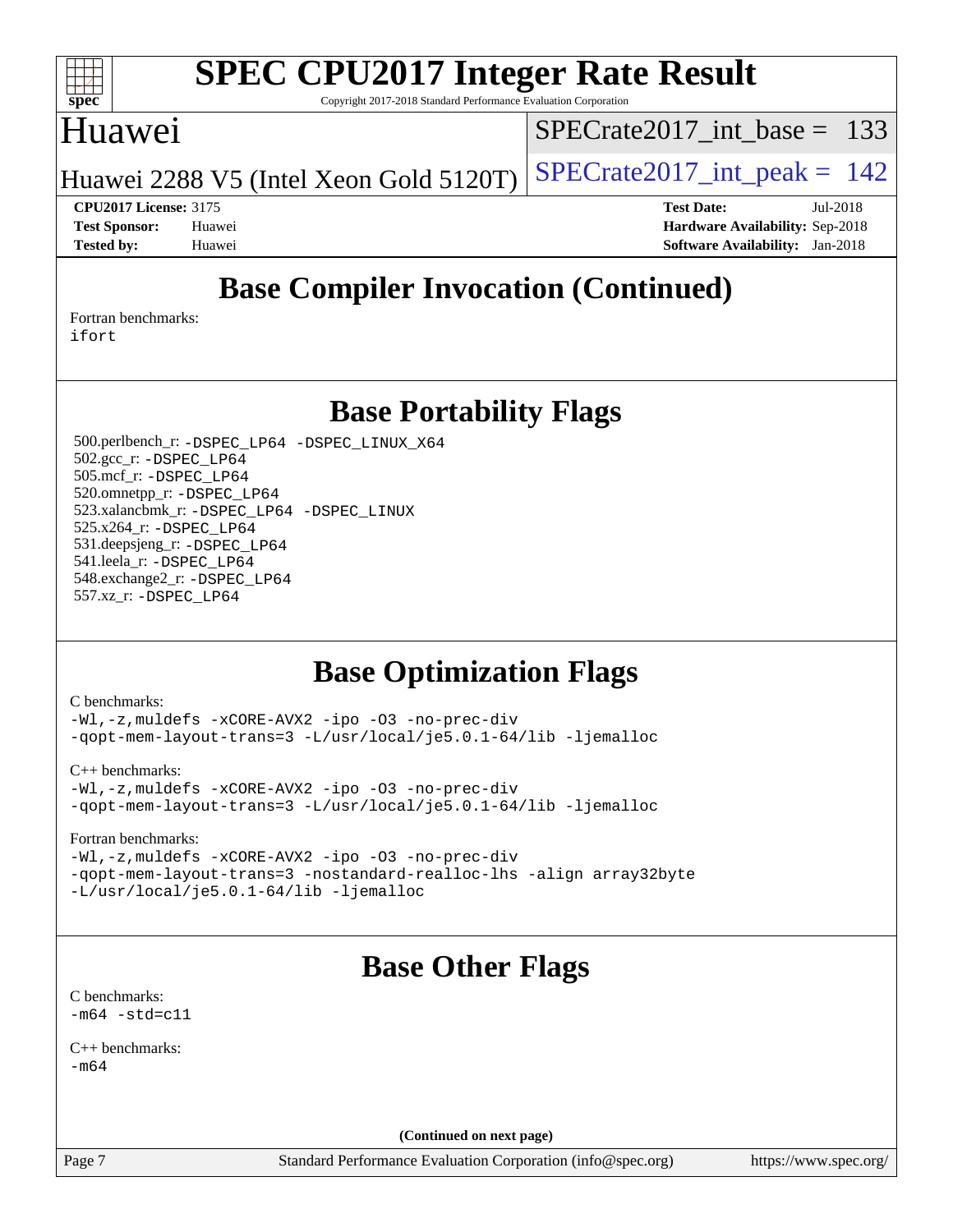#### $+\ +$ **[spec](http://www.spec.org/)**

# **[SPEC CPU2017 Integer Rate Result](http://www.spec.org/auto/cpu2017/Docs/result-fields.html#SPECCPU2017IntegerRateResult)**

Copyright 2017-2018 Standard Performance Evaluation Corporation

## Huawei

[SPECrate2017\\_int\\_base =](http://www.spec.org/auto/cpu2017/Docs/result-fields.html#SPECrate2017intbase) 133

Huawei 2288 V5 (Intel Xeon Gold 5120T) SPECrate  $2017$ \_int\_peak = 142

**[CPU2017 License:](http://www.spec.org/auto/cpu2017/Docs/result-fields.html#CPU2017License)** 3175 **[Test Date:](http://www.spec.org/auto/cpu2017/Docs/result-fields.html#TestDate)** Jul-2018 **[Test Sponsor:](http://www.spec.org/auto/cpu2017/Docs/result-fields.html#TestSponsor)** Huawei **[Hardware Availability:](http://www.spec.org/auto/cpu2017/Docs/result-fields.html#HardwareAvailability)** Sep-2018 **[Tested by:](http://www.spec.org/auto/cpu2017/Docs/result-fields.html#Testedby)** Huawei **[Software Availability:](http://www.spec.org/auto/cpu2017/Docs/result-fields.html#SoftwareAvailability)** Jan-2018

## **[Base Other Flags \(Continued\)](http://www.spec.org/auto/cpu2017/Docs/result-fields.html#BaseOtherFlags)**

[Fortran benchmarks](http://www.spec.org/auto/cpu2017/Docs/result-fields.html#Fortranbenchmarks): [-m64](http://www.spec.org/cpu2017/results/res2018q4/cpu2017-20181011-09148.flags.html#user_FCbase_intel_intel64_18.0_af43caccfc8ded86e7699f2159af6efc7655f51387b94da716254467f3c01020a5059329e2569e4053f409e7c9202a7efc638f7a6d1ffb3f52dea4a3e31d82ab)

### **[Peak Compiler Invocation](http://www.spec.org/auto/cpu2017/Docs/result-fields.html#PeakCompilerInvocation)**

[C benchmarks](http://www.spec.org/auto/cpu2017/Docs/result-fields.html#Cbenchmarks): [icc](http://www.spec.org/cpu2017/results/res2018q4/cpu2017-20181011-09148.flags.html#user_CCpeak_intel_icc_18.0_66fc1ee009f7361af1fbd72ca7dcefbb700085f36577c54f309893dd4ec40d12360134090235512931783d35fd58c0460139e722d5067c5574d8eaf2b3e37e92)

[C++ benchmarks:](http://www.spec.org/auto/cpu2017/Docs/result-fields.html#CXXbenchmarks) [icpc](http://www.spec.org/cpu2017/results/res2018q4/cpu2017-20181011-09148.flags.html#user_CXXpeak_intel_icpc_18.0_c510b6838c7f56d33e37e94d029a35b4a7bccf4766a728ee175e80a419847e808290a9b78be685c44ab727ea267ec2f070ec5dc83b407c0218cded6866a35d07)

[Fortran benchmarks](http://www.spec.org/auto/cpu2017/Docs/result-fields.html#Fortranbenchmarks): [ifort](http://www.spec.org/cpu2017/results/res2018q4/cpu2017-20181011-09148.flags.html#user_FCpeak_intel_ifort_18.0_8111460550e3ca792625aed983ce982f94888b8b503583aa7ba2b8303487b4d8a21a13e7191a45c5fd58ff318f48f9492884d4413fa793fd88dd292cad7027ca)

## **[Peak Portability Flags](http://www.spec.org/auto/cpu2017/Docs/result-fields.html#PeakPortabilityFlags)**

 500.perlbench\_r: [-DSPEC\\_LP64](http://www.spec.org/cpu2017/results/res2018q4/cpu2017-20181011-09148.flags.html#b500.perlbench_r_peakPORTABILITY_DSPEC_LP64) [-DSPEC\\_LINUX\\_X64](http://www.spec.org/cpu2017/results/res2018q4/cpu2017-20181011-09148.flags.html#b500.perlbench_r_peakCPORTABILITY_DSPEC_LINUX_X64) 502.gcc\_r: [-D\\_FILE\\_OFFSET\\_BITS=64](http://www.spec.org/cpu2017/results/res2018q4/cpu2017-20181011-09148.flags.html#user_peakPORTABILITY502_gcc_r_file_offset_bits_64_5ae949a99b284ddf4e95728d47cb0843d81b2eb0e18bdfe74bbf0f61d0b064f4bda2f10ea5eb90e1dcab0e84dbc592acfc5018bc955c18609f94ddb8d550002c) 505.mcf\_r: [-DSPEC\\_LP64](http://www.spec.org/cpu2017/results/res2018q4/cpu2017-20181011-09148.flags.html#suite_peakPORTABILITY505_mcf_r_DSPEC_LP64) 520.omnetpp\_r: [-DSPEC\\_LP64](http://www.spec.org/cpu2017/results/res2018q4/cpu2017-20181011-09148.flags.html#suite_peakPORTABILITY520_omnetpp_r_DSPEC_LP64) 523.xalancbmk\_r: [-D\\_FILE\\_OFFSET\\_BITS=64](http://www.spec.org/cpu2017/results/res2018q4/cpu2017-20181011-09148.flags.html#user_peakPORTABILITY523_xalancbmk_r_file_offset_bits_64_5ae949a99b284ddf4e95728d47cb0843d81b2eb0e18bdfe74bbf0f61d0b064f4bda2f10ea5eb90e1dcab0e84dbc592acfc5018bc955c18609f94ddb8d550002c) [-DSPEC\\_LINUX](http://www.spec.org/cpu2017/results/res2018q4/cpu2017-20181011-09148.flags.html#b523.xalancbmk_r_peakCXXPORTABILITY_DSPEC_LINUX) 525.x264\_r: [-DSPEC\\_LP64](http://www.spec.org/cpu2017/results/res2018q4/cpu2017-20181011-09148.flags.html#suite_peakPORTABILITY525_x264_r_DSPEC_LP64) 531.deepsjeng\_r: [-DSPEC\\_LP64](http://www.spec.org/cpu2017/results/res2018q4/cpu2017-20181011-09148.flags.html#suite_peakPORTABILITY531_deepsjeng_r_DSPEC_LP64) 541.leela\_r: [-DSPEC\\_LP64](http://www.spec.org/cpu2017/results/res2018q4/cpu2017-20181011-09148.flags.html#suite_peakPORTABILITY541_leela_r_DSPEC_LP64) 548.exchange2\_r: [-DSPEC\\_LP64](http://www.spec.org/cpu2017/results/res2018q4/cpu2017-20181011-09148.flags.html#suite_peakPORTABILITY548_exchange2_r_DSPEC_LP64) 557.xz\_r: [-DSPEC\\_LP64](http://www.spec.org/cpu2017/results/res2018q4/cpu2017-20181011-09148.flags.html#suite_peakPORTABILITY557_xz_r_DSPEC_LP64)

# **[Peak Optimization Flags](http://www.spec.org/auto/cpu2017/Docs/result-fields.html#PeakOptimizationFlags)**

[C benchmarks](http://www.spec.org/auto/cpu2017/Docs/result-fields.html#Cbenchmarks):

 500.perlbench\_r: [-Wl,-z,muldefs](http://www.spec.org/cpu2017/results/res2018q4/cpu2017-20181011-09148.flags.html#user_peakEXTRA_LDFLAGS500_perlbench_r_link_force_multiple1_b4cbdb97b34bdee9ceefcfe54f4c8ea74255f0b02a4b23e853cdb0e18eb4525ac79b5a88067c842dd0ee6996c24547a27a4b99331201badda8798ef8a743f577) [-prof-gen](http://www.spec.org/cpu2017/results/res2018q4/cpu2017-20181011-09148.flags.html#user_peakPASS1_CFLAGSPASS1_LDFLAGS500_perlbench_r_prof_gen_5aa4926d6013ddb2a31985c654b3eb18169fc0c6952a63635c234f711e6e63dd76e94ad52365559451ec499a2cdb89e4dc58ba4c67ef54ca681ffbe1461d6b36)(pass 1) [-prof-use](http://www.spec.org/cpu2017/results/res2018q4/cpu2017-20181011-09148.flags.html#user_peakPASS2_CFLAGSPASS2_LDFLAGS500_perlbench_r_prof_use_1a21ceae95f36a2b53c25747139a6c16ca95bd9def2a207b4f0849963b97e94f5260e30a0c64f4bb623698870e679ca08317ef8150905d41bd88c6f78df73f19)(pass 2) [-ipo](http://www.spec.org/cpu2017/results/res2018q4/cpu2017-20181011-09148.flags.html#user_peakPASS1_COPTIMIZEPASS2_COPTIMIZE500_perlbench_r_f-ipo) [-xCORE-AVX2](http://www.spec.org/cpu2017/results/res2018q4/cpu2017-20181011-09148.flags.html#user_peakPASS2_COPTIMIZE500_perlbench_r_f-xCORE-AVX2) [-O3](http://www.spec.org/cpu2017/results/res2018q4/cpu2017-20181011-09148.flags.html#user_peakPASS1_COPTIMIZEPASS2_COPTIMIZE500_perlbench_r_f-O3) [-no-prec-div](http://www.spec.org/cpu2017/results/res2018q4/cpu2017-20181011-09148.flags.html#user_peakPASS1_COPTIMIZEPASS2_COPTIMIZE500_perlbench_r_f-no-prec-div) [-qopt-mem-layout-trans=3](http://www.spec.org/cpu2017/results/res2018q4/cpu2017-20181011-09148.flags.html#user_peakPASS1_COPTIMIZEPASS2_COPTIMIZE500_perlbench_r_f-qopt-mem-layout-trans_de80db37974c74b1f0e20d883f0b675c88c3b01e9d123adea9b28688d64333345fb62bc4a798493513fdb68f60282f9a726aa07f478b2f7113531aecce732043) [-fno-strict-overflow](http://www.spec.org/cpu2017/results/res2018q4/cpu2017-20181011-09148.flags.html#user_peakEXTRA_OPTIMIZE500_perlbench_r_f-fno-strict-overflow) [-L/usr/local/je5.0.1-64/lib](http://www.spec.org/cpu2017/results/res2018q4/cpu2017-20181011-09148.flags.html#user_peakEXTRA_LIBS500_perlbench_r_jemalloc_link_path64_4b10a636b7bce113509b17f3bd0d6226c5fb2346b9178c2d0232c14f04ab830f976640479e5c33dc2bcbbdad86ecfb6634cbbd4418746f06f368b512fced5394) [-ljemalloc](http://www.spec.org/cpu2017/results/res2018q4/cpu2017-20181011-09148.flags.html#user_peakEXTRA_LIBS500_perlbench_r_jemalloc_link_lib_d1249b907c500fa1c0672f44f562e3d0f79738ae9e3c4a9c376d49f265a04b9c99b167ecedbf6711b3085be911c67ff61f150a17b3472be731631ba4d0471706)

 502.gcc\_r: [-L/opt/intel/compilers\\_and\\_libraries\\_2018/linux/lib/ia32](http://www.spec.org/cpu2017/results/res2018q4/cpu2017-20181011-09148.flags.html#user_peakCCLD502_gcc_r_Enable-32bit-runtime_af243bdb1d79e4c7a4f720bf8275e627de2ecd461de63307bc14cef0633fde3cd7bb2facb32dcc8be9566045fb55d40ce2b72b725f73827aa7833441b71b9343) [-Wl,-z,muldefs](http://www.spec.org/cpu2017/results/res2018q4/cpu2017-20181011-09148.flags.html#user_peakEXTRA_LDFLAGS502_gcc_r_link_force_multiple1_b4cbdb97b34bdee9ceefcfe54f4c8ea74255f0b02a4b23e853cdb0e18eb4525ac79b5a88067c842dd0ee6996c24547a27a4b99331201badda8798ef8a743f577) [-prof-gen](http://www.spec.org/cpu2017/results/res2018q4/cpu2017-20181011-09148.flags.html#user_peakPASS1_CFLAGSPASS1_LDFLAGS502_gcc_r_prof_gen_5aa4926d6013ddb2a31985c654b3eb18169fc0c6952a63635c234f711e6e63dd76e94ad52365559451ec499a2cdb89e4dc58ba4c67ef54ca681ffbe1461d6b36)(pass 1) [-prof-use](http://www.spec.org/cpu2017/results/res2018q4/cpu2017-20181011-09148.flags.html#user_peakPASS2_CFLAGSPASS2_LDFLAGS502_gcc_r_prof_use_1a21ceae95f36a2b53c25747139a6c16ca95bd9def2a207b4f0849963b97e94f5260e30a0c64f4bb623698870e679ca08317ef8150905d41bd88c6f78df73f19)(pass 2) [-ipo](http://www.spec.org/cpu2017/results/res2018q4/cpu2017-20181011-09148.flags.html#user_peakPASS1_COPTIMIZEPASS2_COPTIMIZE502_gcc_r_f-ipo) [-xCORE-AVX2](http://www.spec.org/cpu2017/results/res2018q4/cpu2017-20181011-09148.flags.html#user_peakPASS2_COPTIMIZE502_gcc_r_f-xCORE-AVX2) [-O3](http://www.spec.org/cpu2017/results/res2018q4/cpu2017-20181011-09148.flags.html#user_peakPASS1_COPTIMIZEPASS2_COPTIMIZE502_gcc_r_f-O3) [-no-prec-div](http://www.spec.org/cpu2017/results/res2018q4/cpu2017-20181011-09148.flags.html#user_peakPASS1_COPTIMIZEPASS2_COPTIMIZE502_gcc_r_f-no-prec-div) [-qopt-mem-layout-trans=3](http://www.spec.org/cpu2017/results/res2018q4/cpu2017-20181011-09148.flags.html#user_peakPASS1_COPTIMIZEPASS2_COPTIMIZE502_gcc_r_f-qopt-mem-layout-trans_de80db37974c74b1f0e20d883f0b675c88c3b01e9d123adea9b28688d64333345fb62bc4a798493513fdb68f60282f9a726aa07f478b2f7113531aecce732043) [-L/usr/local/je5.0.1-32/lib](http://www.spec.org/cpu2017/results/res2018q4/cpu2017-20181011-09148.flags.html#user_peakEXTRA_LIBS502_gcc_r_jemalloc_link_path32_e29f22e8e6c17053bbc6a0971f5a9c01a601a06bb1a59df2084b77a2fe0a2995b64fd4256feaeea39eeba3aae142e96e2b2b0a28974019c0c0c88139a84f900a) [-ljemalloc](http://www.spec.org/cpu2017/results/res2018q4/cpu2017-20181011-09148.flags.html#user_peakEXTRA_LIBS502_gcc_r_jemalloc_link_lib_d1249b907c500fa1c0672f44f562e3d0f79738ae9e3c4a9c376d49f265a04b9c99b167ecedbf6711b3085be911c67ff61f150a17b3472be731631ba4d0471706)

**(Continued on next page)**

| Page 8 | Standard Performance Evaluation Corporation (info@spec.org) | https://www.spec.org/ |
|--------|-------------------------------------------------------------|-----------------------|
|--------|-------------------------------------------------------------|-----------------------|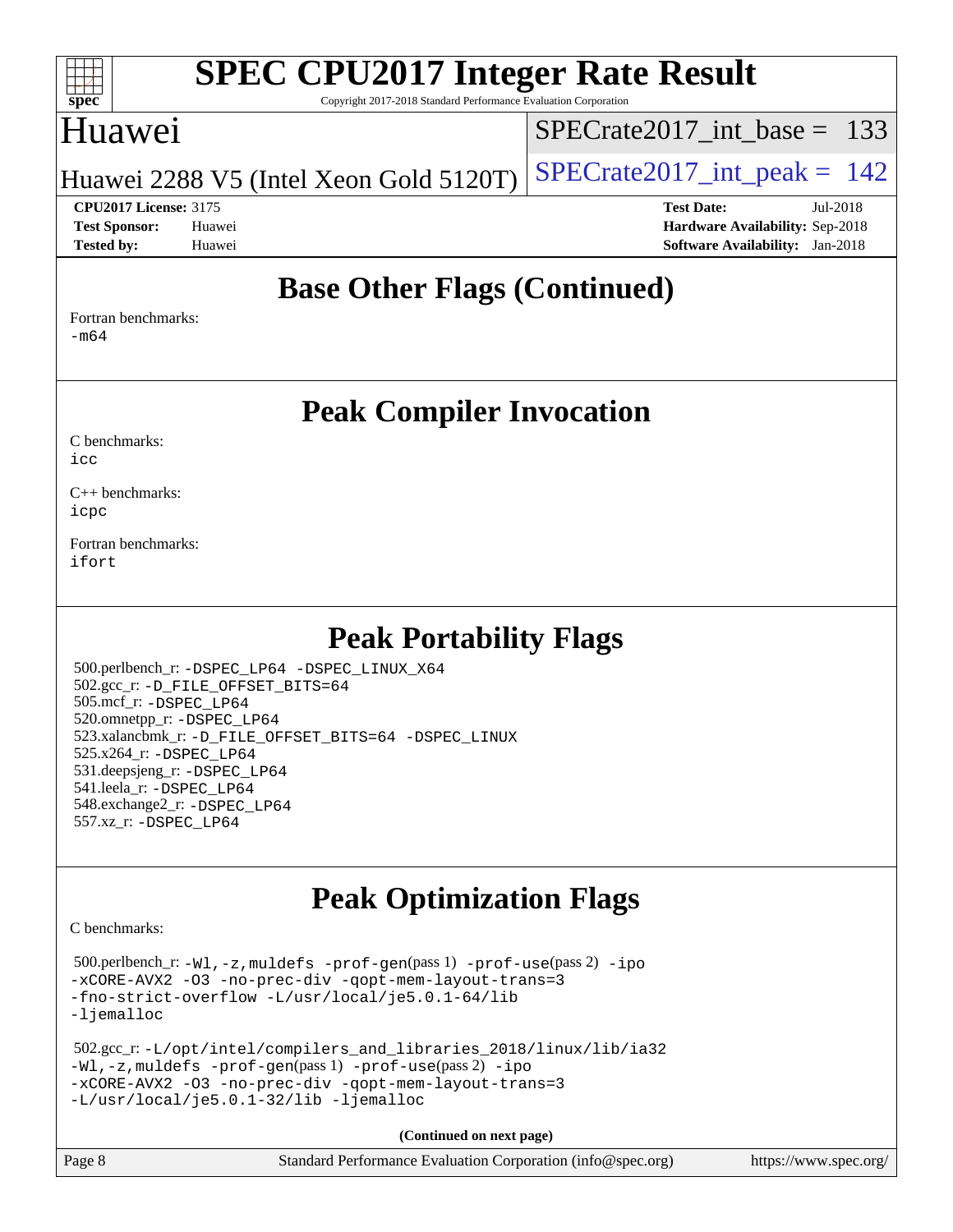

Copyright 2017-2018 Standard Performance Evaluation Corporation

### Huawei

[SPECrate2017\\_int\\_base =](http://www.spec.org/auto/cpu2017/Docs/result-fields.html#SPECrate2017intbase) 133

Huawei 2288 V5 (Intel Xeon Gold 5120T) SPECrate  $2017$ \_int\_peak = 142

**[CPU2017 License:](http://www.spec.org/auto/cpu2017/Docs/result-fields.html#CPU2017License)** 3175 **[Test Date:](http://www.spec.org/auto/cpu2017/Docs/result-fields.html#TestDate)** Jul-2018 **[Test Sponsor:](http://www.spec.org/auto/cpu2017/Docs/result-fields.html#TestSponsor)** Huawei **[Hardware Availability:](http://www.spec.org/auto/cpu2017/Docs/result-fields.html#HardwareAvailability)** Sep-2018 **[Tested by:](http://www.spec.org/auto/cpu2017/Docs/result-fields.html#Testedby)** Huawei **[Software Availability:](http://www.spec.org/auto/cpu2017/Docs/result-fields.html#SoftwareAvailability)** Jan-2018

# **[Peak Optimization Flags \(Continued\)](http://www.spec.org/auto/cpu2017/Docs/result-fields.html#PeakOptimizationFlags)**

505.mcf\_r: basepeak = yes

 525.x264\_r: [-Wl,-z,muldefs](http://www.spec.org/cpu2017/results/res2018q4/cpu2017-20181011-09148.flags.html#user_peakEXTRA_LDFLAGS525_x264_r_link_force_multiple1_b4cbdb97b34bdee9ceefcfe54f4c8ea74255f0b02a4b23e853cdb0e18eb4525ac79b5a88067c842dd0ee6996c24547a27a4b99331201badda8798ef8a743f577) [-xCORE-AVX2](http://www.spec.org/cpu2017/results/res2018q4/cpu2017-20181011-09148.flags.html#user_peakCOPTIMIZE525_x264_r_f-xCORE-AVX2) [-ipo](http://www.spec.org/cpu2017/results/res2018q4/cpu2017-20181011-09148.flags.html#user_peakCOPTIMIZE525_x264_r_f-ipo) [-O3](http://www.spec.org/cpu2017/results/res2018q4/cpu2017-20181011-09148.flags.html#user_peakCOPTIMIZE525_x264_r_f-O3) [-no-prec-div](http://www.spec.org/cpu2017/results/res2018q4/cpu2017-20181011-09148.flags.html#user_peakCOPTIMIZE525_x264_r_f-no-prec-div) [-qopt-mem-layout-trans=3](http://www.spec.org/cpu2017/results/res2018q4/cpu2017-20181011-09148.flags.html#user_peakCOPTIMIZE525_x264_r_f-qopt-mem-layout-trans_de80db37974c74b1f0e20d883f0b675c88c3b01e9d123adea9b28688d64333345fb62bc4a798493513fdb68f60282f9a726aa07f478b2f7113531aecce732043) [-fno-alias](http://www.spec.org/cpu2017/results/res2018q4/cpu2017-20181011-09148.flags.html#user_peakEXTRA_OPTIMIZE525_x264_r_f-no-alias_77dbac10d91cbfe898fbf4a29d1b29b694089caa623bdd1baccc9957d4edbe8d106c0b357e2748a65b44fc9e83d78098bb898077f3fe92f9faf24f7bd4a07ed7) [-L/usr/local/je5.0.1-64/lib](http://www.spec.org/cpu2017/results/res2018q4/cpu2017-20181011-09148.flags.html#user_peakEXTRA_LIBS525_x264_r_jemalloc_link_path64_4b10a636b7bce113509b17f3bd0d6226c5fb2346b9178c2d0232c14f04ab830f976640479e5c33dc2bcbbdad86ecfb6634cbbd4418746f06f368b512fced5394) [-ljemalloc](http://www.spec.org/cpu2017/results/res2018q4/cpu2017-20181011-09148.flags.html#user_peakEXTRA_LIBS525_x264_r_jemalloc_link_lib_d1249b907c500fa1c0672f44f562e3d0f79738ae9e3c4a9c376d49f265a04b9c99b167ecedbf6711b3085be911c67ff61f150a17b3472be731631ba4d0471706)

 $557.xz$  r: basepeak = yes

[C++ benchmarks:](http://www.spec.org/auto/cpu2017/Docs/result-fields.html#CXXbenchmarks)

 $520.$ omnetpp\_r: basepeak = yes

 523.xalancbmk\_r: [-L/opt/intel/compilers\\_and\\_libraries\\_2018/linux/lib/ia32](http://www.spec.org/cpu2017/results/res2018q4/cpu2017-20181011-09148.flags.html#user_peakCXXLD523_xalancbmk_r_Enable-32bit-runtime_af243bdb1d79e4c7a4f720bf8275e627de2ecd461de63307bc14cef0633fde3cd7bb2facb32dcc8be9566045fb55d40ce2b72b725f73827aa7833441b71b9343) [-Wl,-z,muldefs](http://www.spec.org/cpu2017/results/res2018q4/cpu2017-20181011-09148.flags.html#user_peakEXTRA_LDFLAGS523_xalancbmk_r_link_force_multiple1_b4cbdb97b34bdee9ceefcfe54f4c8ea74255f0b02a4b23e853cdb0e18eb4525ac79b5a88067c842dd0ee6996c24547a27a4b99331201badda8798ef8a743f577) [-prof-gen](http://www.spec.org/cpu2017/results/res2018q4/cpu2017-20181011-09148.flags.html#user_peakPASS1_CXXFLAGSPASS1_LDFLAGS523_xalancbmk_r_prof_gen_5aa4926d6013ddb2a31985c654b3eb18169fc0c6952a63635c234f711e6e63dd76e94ad52365559451ec499a2cdb89e4dc58ba4c67ef54ca681ffbe1461d6b36)(pass 1) [-prof-use](http://www.spec.org/cpu2017/results/res2018q4/cpu2017-20181011-09148.flags.html#user_peakPASS2_CXXFLAGSPASS2_LDFLAGS523_xalancbmk_r_prof_use_1a21ceae95f36a2b53c25747139a6c16ca95bd9def2a207b4f0849963b97e94f5260e30a0c64f4bb623698870e679ca08317ef8150905d41bd88c6f78df73f19)(pass 2) [-ipo](http://www.spec.org/cpu2017/results/res2018q4/cpu2017-20181011-09148.flags.html#user_peakPASS1_CXXOPTIMIZEPASS2_CXXOPTIMIZE523_xalancbmk_r_f-ipo) [-xCORE-AVX2](http://www.spec.org/cpu2017/results/res2018q4/cpu2017-20181011-09148.flags.html#user_peakPASS2_CXXOPTIMIZE523_xalancbmk_r_f-xCORE-AVX2) [-O3](http://www.spec.org/cpu2017/results/res2018q4/cpu2017-20181011-09148.flags.html#user_peakPASS1_CXXOPTIMIZEPASS2_CXXOPTIMIZE523_xalancbmk_r_f-O3) [-no-prec-div](http://www.spec.org/cpu2017/results/res2018q4/cpu2017-20181011-09148.flags.html#user_peakPASS1_CXXOPTIMIZEPASS2_CXXOPTIMIZE523_xalancbmk_r_f-no-prec-div) [-qopt-mem-layout-trans=3](http://www.spec.org/cpu2017/results/res2018q4/cpu2017-20181011-09148.flags.html#user_peakPASS1_CXXOPTIMIZEPASS2_CXXOPTIMIZE523_xalancbmk_r_f-qopt-mem-layout-trans_de80db37974c74b1f0e20d883f0b675c88c3b01e9d123adea9b28688d64333345fb62bc4a798493513fdb68f60282f9a726aa07f478b2f7113531aecce732043) [-L/usr/local/je5.0.1-32/lib](http://www.spec.org/cpu2017/results/res2018q4/cpu2017-20181011-09148.flags.html#user_peakEXTRA_LIBS523_xalancbmk_r_jemalloc_link_path32_e29f22e8e6c17053bbc6a0971f5a9c01a601a06bb1a59df2084b77a2fe0a2995b64fd4256feaeea39eeba3aae142e96e2b2b0a28974019c0c0c88139a84f900a) [-ljemalloc](http://www.spec.org/cpu2017/results/res2018q4/cpu2017-20181011-09148.flags.html#user_peakEXTRA_LIBS523_xalancbmk_r_jemalloc_link_lib_d1249b907c500fa1c0672f44f562e3d0f79738ae9e3c4a9c376d49f265a04b9c99b167ecedbf6711b3085be911c67ff61f150a17b3472be731631ba4d0471706)

531.deepsjeng\_r: basepeak = yes

```
 541.leela_r: -Wl,-z,muldefs -prof-gen(pass 1) -prof-use(pass 2) -ipo
-xCORE-AVX2 -O3 -no-prec-div -qopt-mem-layout-trans=3
-L/usr/local/je5.0.1-64/lib -ljemalloc
```
[Fortran benchmarks](http://www.spec.org/auto/cpu2017/Docs/result-fields.html#Fortranbenchmarks): [-Wl,-z,muldefs](http://www.spec.org/cpu2017/results/res2018q4/cpu2017-20181011-09148.flags.html#user_FCpeak_link_force_multiple1_b4cbdb97b34bdee9ceefcfe54f4c8ea74255f0b02a4b23e853cdb0e18eb4525ac79b5a88067c842dd0ee6996c24547a27a4b99331201badda8798ef8a743f577) [-xCORE-AVX2](http://www.spec.org/cpu2017/results/res2018q4/cpu2017-20181011-09148.flags.html#user_FCpeak_f-xCORE-AVX2) [-ipo](http://www.spec.org/cpu2017/results/res2018q4/cpu2017-20181011-09148.flags.html#user_FCpeak_f-ipo) [-O3](http://www.spec.org/cpu2017/results/res2018q4/cpu2017-20181011-09148.flags.html#user_FCpeak_f-O3) [-no-prec-div](http://www.spec.org/cpu2017/results/res2018q4/cpu2017-20181011-09148.flags.html#user_FCpeak_f-no-prec-div) [-qopt-mem-layout-trans=3](http://www.spec.org/cpu2017/results/res2018q4/cpu2017-20181011-09148.flags.html#user_FCpeak_f-qopt-mem-layout-trans_de80db37974c74b1f0e20d883f0b675c88c3b01e9d123adea9b28688d64333345fb62bc4a798493513fdb68f60282f9a726aa07f478b2f7113531aecce732043) [-nostandard-realloc-lhs](http://www.spec.org/cpu2017/results/res2018q4/cpu2017-20181011-09148.flags.html#user_FCpeak_f_2003_std_realloc_82b4557e90729c0f113870c07e44d33d6f5a304b4f63d4c15d2d0f1fab99f5daaed73bdb9275d9ae411527f28b936061aa8b9c8f2d63842963b95c9dd6426b8a) [-align array32byte](http://www.spec.org/cpu2017/results/res2018q4/cpu2017-20181011-09148.flags.html#user_FCpeak_align_array32byte_b982fe038af199962ba9a80c053b8342c548c85b40b8e86eb3cc33dee0d7986a4af373ac2d51c3f7cf710a18d62fdce2948f201cd044323541f22fc0fffc51b6) [-L/usr/local/je5.0.1-64/lib](http://www.spec.org/cpu2017/results/res2018q4/cpu2017-20181011-09148.flags.html#user_FCpeak_jemalloc_link_path64_4b10a636b7bce113509b17f3bd0d6226c5fb2346b9178c2d0232c14f04ab830f976640479e5c33dc2bcbbdad86ecfb6634cbbd4418746f06f368b512fced5394) [-ljemalloc](http://www.spec.org/cpu2017/results/res2018q4/cpu2017-20181011-09148.flags.html#user_FCpeak_jemalloc_link_lib_d1249b907c500fa1c0672f44f562e3d0f79738ae9e3c4a9c376d49f265a04b9c99b167ecedbf6711b3085be911c67ff61f150a17b3472be731631ba4d0471706)

## **[Peak Other Flags](http://www.spec.org/auto/cpu2017/Docs/result-fields.html#PeakOtherFlags)**

[C benchmarks \(except as noted below\)](http://www.spec.org/auto/cpu2017/Docs/result-fields.html#Cbenchmarksexceptasnotedbelow):  $-m64 - std= c11$  $-m64 - std= c11$ 

502.gcc\_r: [-m32](http://www.spec.org/cpu2017/results/res2018q4/cpu2017-20181011-09148.flags.html#user_peakCCLD502_gcc_r_intel_ia32_18.0_2666f1173eb60787016b673bfe1358e27016ef7649ea4884b7bc6187fd89dc221d14632e22638cde1c647a518de97358ab15d4ad098ee4e19a8b28d0c25e14bf) [-std=c11](http://www.spec.org/cpu2017/results/res2018q4/cpu2017-20181011-09148.flags.html#user_peakCCLD502_gcc_r_intel_compiler_c11_mode_0e1c27790398a4642dfca32ffe6c27b5796f9c2d2676156f2e42c9c44eaad0c049b1cdb667a270c34d979996257aeb8fc440bfb01818dbc9357bd9d174cb8524)

[C++ benchmarks \(except as noted below\):](http://www.spec.org/auto/cpu2017/Docs/result-fields.html#CXXbenchmarksexceptasnotedbelow) [-m64](http://www.spec.org/cpu2017/results/res2018q4/cpu2017-20181011-09148.flags.html#user_CXXpeak_intel_intel64_18.0_af43caccfc8ded86e7699f2159af6efc7655f51387b94da716254467f3c01020a5059329e2569e4053f409e7c9202a7efc638f7a6d1ffb3f52dea4a3e31d82ab)

523.xalancbmk\_r: [-m32](http://www.spec.org/cpu2017/results/res2018q4/cpu2017-20181011-09148.flags.html#user_peakCXXLD523_xalancbmk_r_intel_ia32_18.0_2666f1173eb60787016b673bfe1358e27016ef7649ea4884b7bc6187fd89dc221d14632e22638cde1c647a518de97358ab15d4ad098ee4e19a8b28d0c25e14bf)

[Fortran benchmarks](http://www.spec.org/auto/cpu2017/Docs/result-fields.html#Fortranbenchmarks): [-m64](http://www.spec.org/cpu2017/results/res2018q4/cpu2017-20181011-09148.flags.html#user_FCpeak_intel_intel64_18.0_af43caccfc8ded86e7699f2159af6efc7655f51387b94da716254467f3c01020a5059329e2569e4053f409e7c9202a7efc638f7a6d1ffb3f52dea4a3e31d82ab)